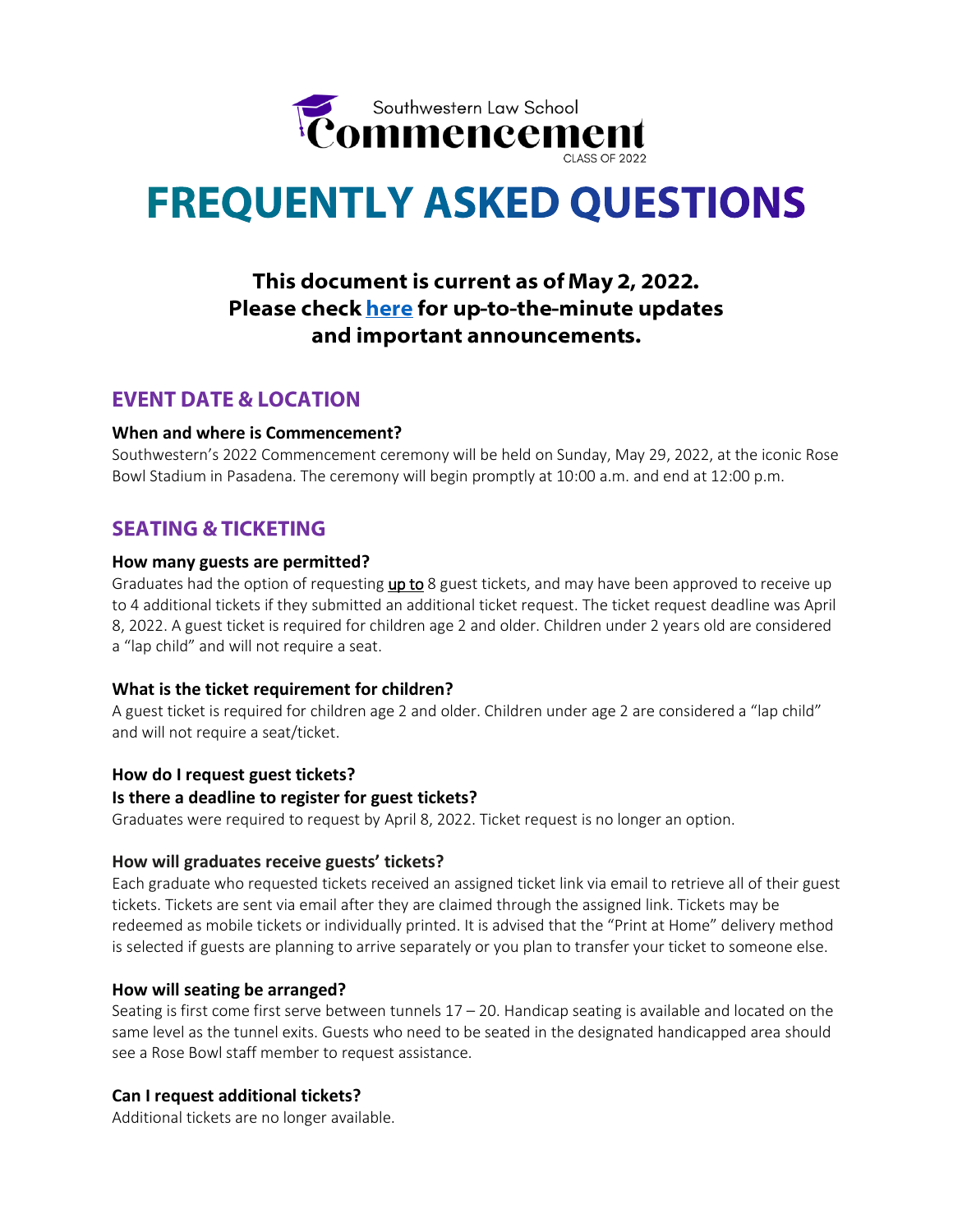## **Can graduates transfer tickets to another graduate?**

Yes. If tickets are transferred to another graduate, it is advised that the "Print at Home" delivery method is selected at the time of ticket redemption.

## **What else should I know about ticketing?**

- All guests must have a ticket to enter the stadium.
- Tickets can be presented using a mobile phone/other digital device or printed.
- Guests should have their tickets prior to arriving to the stadium gates.
- Individuals without a ticket will not be permitted into the event under any circumstances.
- Guests must remain in their seat throughout the duration of the ceremony except to use the restroom, order concessions, or in the event of an emergency.

## **ACCESSIBILITY**

## **Will handicap seating be available?**

Yes. Handicap seating is available and is located on the same level as the tunnel exits. Rose Bowl staff will be available to assist guests who need handicap seating. Please note that the accessible seats provide spaces for wheelchairs and one companion seat.

## **Will wheelchairs be available?**

No. Wheelchairs will not be provided onsite.

## **ARRIVAL**

## **When can we start arriving?**

- **Graduates** are asked to begin arriving at 8:30 a.m. and proceed to Gate A and check in.
- **Guests** will be permitted to enter the stadium at 9:00 a.m. Guests should proceed to Gate F after parking.
- Parking is located at Lot F and will open at 8:00 a.m.

# **PARKING**

## **What do I need to know about parking?**

- Guest parking will open at 8:00 a.m.
- Parking is located in Lot F.
- Gatherings, tailgates, and loitering are not permitted in parking areas. Failure to comply will result in removal from the parking area.

## **COVID-19**

## **What are the COVID-19 guidelines for the in-person ceremony at the Rose Bowl?**

Southwestern and the Rose Bowl stadium will comply with all current CDC, state, and local health and safety guidelines to ensure the safety of those in attendance.

Do not attend the event if you are feeling sick or have any of the following symptoms:

- Fever or chills
- Coughing
- Shortness of breath or difficulty breathing
- Headache
- **•** Fatigue
- Muscle or body aches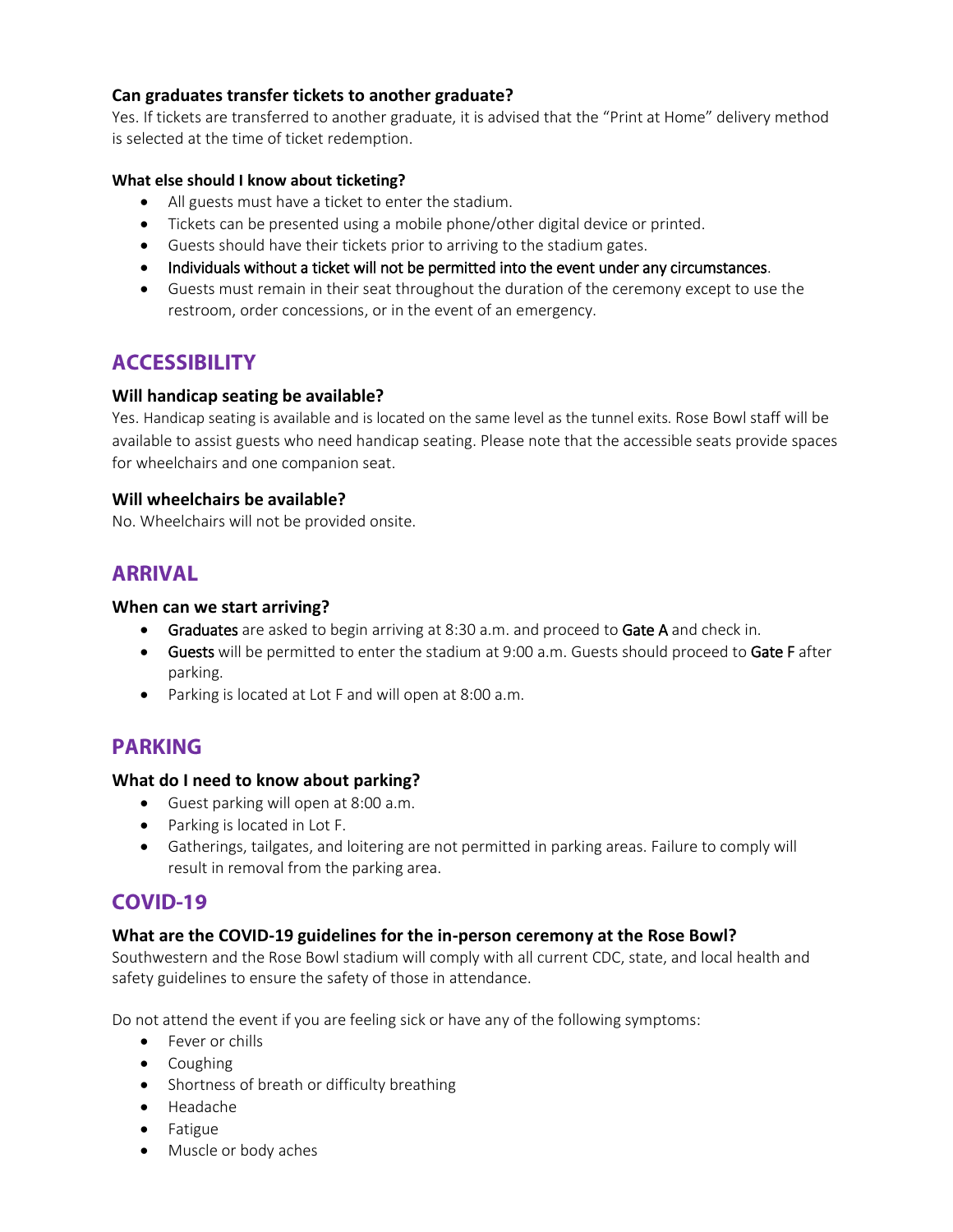- New loss of taste or smell
- Sore throat
- Congestion or runny nose
- Nausea or vomiting
- Diarrhea

Face Mask Policy:

• It is recommended, but not required to wear a mask while on stadium property.

# **FOOD AND BEVERAGE**

## **Are food and beverages allowed?**

Food and beverages are not permitted except the following:

- Two (2) factory sealed 32 oz. bottles of water are permitted per individual.
- Two (2) empty 32oz. reusable water bottles.

## **Are we able to purchase concessions in the stadium?**

- Water and soft drinks will be available for purchase inside stadium gates.
- Concessions are cashless.
- Concessions will close 30 minutes prior to the end of the event.

## **Is alcohol permitted in the stadium?**

Alcohol is not permitted in Rose Bowl Stadium parking areas or inside stadium gates.

# **BAG POLICY**

#### **Are bags permitted in the stadium?**

Bags, backpacks, luggage, purses etc. are *not permitted* in the stadium. However, the following are permitted and will be inspected prior to entry:

- Clutches smaller than 4.5" x 6.5"
- Clear bags 12" x 12" or smaller
- Medical bags
- Diaper bags accompanied by an infant

# **PROHIBITED ITEMS**

#### **What items are not permitted in the stadium?**

- $\bullet$  No bags larger than 4.5" x 6.5" only clutch size will be allowed to enter. Must be 4.5" x 6.5" or smaller to enter. This includes purses, camera bags, backpacks, fanny packs, etc.
- Outside food/beverages with the exception of two (2) 16.9 oz. sealed bottles of water per attendee will be allowed to enter.
- Noise makers, including vuvuzelas, air horns, whistles, speakers, boom boxes, thunder sticks, and musical instruments.
- $\bullet$  Balloons
- Umbrellas
- Weapons or projectiles
- Animals
- **•** Banners, signs, flags, poles, or sticks
- Drones
- Coolers